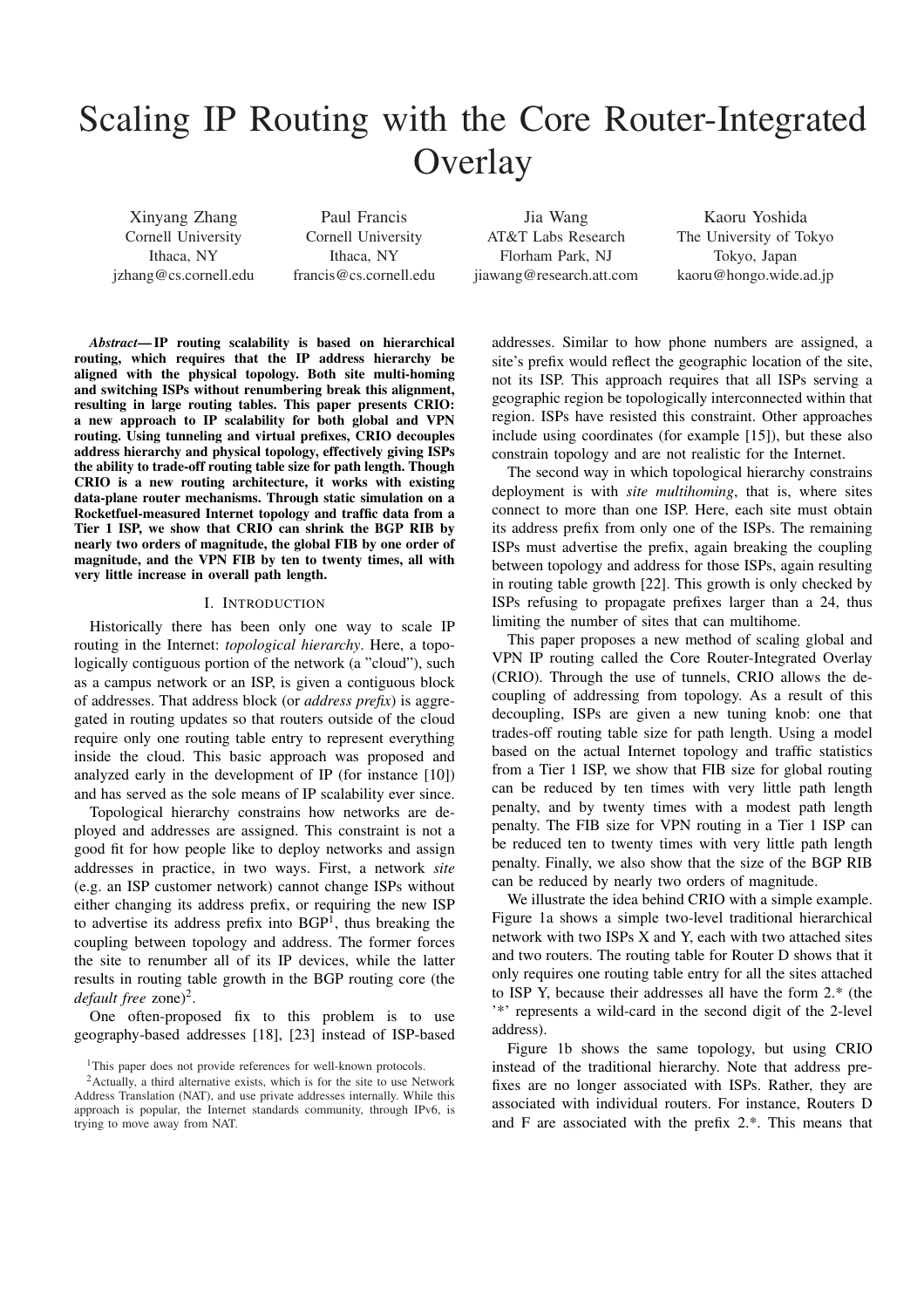

Figure a: Traditional Addressing Hierarchy



Figure b: CRIO Architecture (Virtual Prefixes)

Fig. 1. An example of traditional hierarchy and CRIO using a simple 2-level hierarchical address. In the routing table for Router D, the column labeled 'D' shows the destination, and the column labeled 'NH' shows the next hop, or in the case of CRIO, tunnel endpoint.

Routers D and F must both know how to reach all sites with a 2.\* prefix. Through the use of tunneling, however, it is not necessary for Routers D and F or the 2.\* sites to be topologically contiguous. For this reason, we call these prefixes *virtual prefixes*. Router D, for instance, can forward packets to site 2.1 by tunneling packets to Router E (the 'Et' entry in the routing table denotes "tunnel to E"). This of course means that Router D must know the next hop to E (which is not explicitly shown in Figure 1b), but in practice this amounts to storing a route for each Internet POP, which number is the low thousands. In practice the tunnels may be IP-over-IP, or inter-ISP MPLS.

Path lengths in CRIO can be longer than shortest path. For instance, consider a packet from Site 1.1 to Site 2.1. The packet would go to Router C, which would forward it to Router D, the nearest router associated with virtual prefix 2.\*. Router D would then tunnel the packet to Router E, possibly forwarding the packet back via Router C. Router E would detunnel the packet, and forward it on to Site 2.1.

In spite of the fact that CRIO represents a new approach to scaling, it can be built with existing tools. This is in part because CRIO uses prefix-based routing (albeit logical), and so can be handled by BGP as-is, and in part because of the widespread use of tunneling today, for instance for VPN service. Indeed, CRIO is reminiscent of Mobile IP, which uses tunnels rooted at Home Agents to decouple addresses and topology.

Given this simple idea, there are many questions to be answered concerning both the static and dynamic performance of CRIO. The core question for the static performance of CRIO is, what would the routing table size versus path length trade-off be in today's Internet, for both global routes and VPN routes? Related to this are question such as: How big should the virtual prefixes be? Where should virtual prefix routers be positioned? What additional tunnels should routers be configured with? This paper focuses on these questions.

The core question for dynamic performance is, how are tunnels installed and maintained (i.e. in the face of failures) in routers? This paper briefly speculates on these and other dynamic performance issues, and suggests that their solutions are relatively straightforward. Nevertheless, this paper does not fully answer them. While these questions are obviously crucial, we want to first insure that the static performance of CRIO provides significant benefits before moving on to the admittedly more difficult issue of dynamics.

The contributions of this paper are:

- A description of CRIO: a new approach to scaling global and VPN IP routing that effectively decouples topology and addressing through the use of virtual prefixes and tunnels.
- A static analysis of CRIO using the actual Internet topology as measured by Rocketfuel, and using real traffic data from a Tier 1 ISP.

The rest of the paper is organized as follows. We present the CRIO architecture in detail in Section II. Section III gives the static evaluation of CRIO for both global and VPN routing. We discuss various issues related to CRIO, including dynamic performance, in Section IV. Finally, we discuss related work in Section V and conclude with Section VI.

#### II. CRIO ARCHITECTURE

CRIO uses uni-directional inter-ISP tunnels that start and end at provider edge routers (here called PE, for Provider Equipment) in Tier-1 and Tier-2 POPs. These tunnels may be based on MPLS or GRE. Routers know which tunnel to choose for a given IP prefix based on *mapping* entries distributed to PEs, where each entry consists of the tuple:

#### $\langle$ IP prefix; tunnel endpoint; (optional) policy $\rangle$

where *tunnel endpoint* is the IP address of a PE which may be reachable via an IP-GRE (IP-GRE-IP) tunnel or an MPLS label. Multiple mapping entries with the same prefix are used for multi-homed sites, one per access link. The optional policy field can be used to determine how PEs choose among the multiple tunnel endpoints. Once a packet sent by a source arrives at an ingress PE (normally through default routes), the forwarding process at the PE is then a two step process: (i) determine the tunnel endpoint for a given prefix (if any); (ii) tunnel the packet into an outer IP header or MPLS header, and find the next hop to the tunnel endpoint. BGP itself is required only for the latter step.

In what follows, we fill in the details of the architecture in a step-by-step fashion. We start by giving an example of packet traversal under CRIO. We then describe the tunnels themselves (Section II-B). Next, we describe the tunnel mapping table and its characteristics (Section II-C). Finally,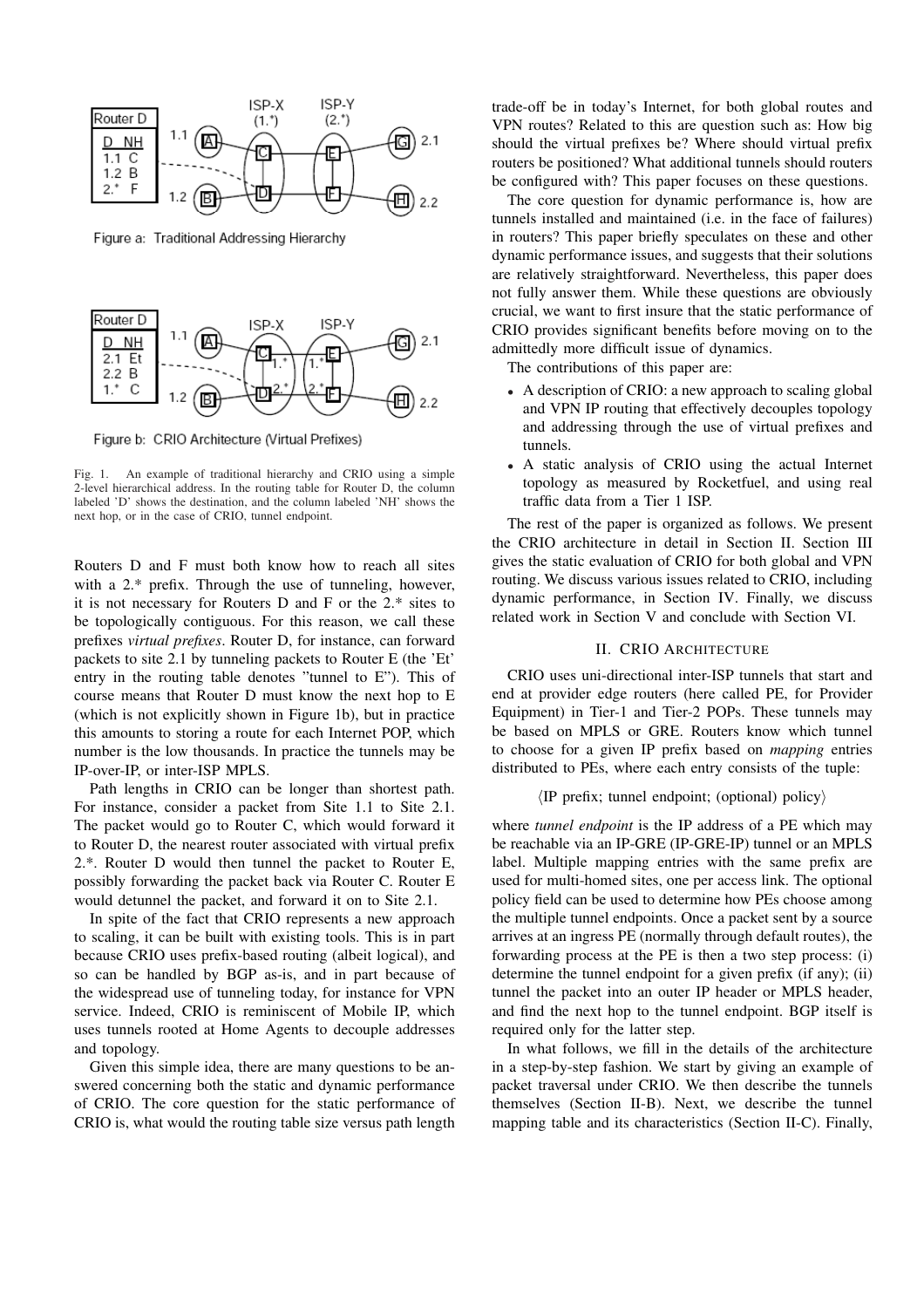

Fig. 2. CRIO path through the internet

we describe virtual prefixes and how they can be used to greatly reduce the size of the tunnel mapping table seen at any given router, and therefore the size of router forwarding tables (Section II-D).

### *A. An Example*

Figure 2 illustrates the control plane information flow under CRIO, and the corresponding packet forwarding. This is for a packet originating from customer network (site)  $C1$  to an address in  $C2$  as it passes through the provider networks. Router  $PE1$  is an ingress provider edge router and  $PE2$  is an egress provider edge router. The "links" between  $PE1$  and  $PE2$  in this figure, as is the case with other similarly constructed figures in this paper, are not physical links. In fact,  $PE1$  and  $PE2$  may not locate in the same administrative domain. Rather the physical path between  $PE1$  and  $PE2$  could be a multi-AS paths through the Internet.

The dashed line in the figure represents the control plane information flow. Initially, the site edge router  $CE2$  exchanges routing information with  $PE2$ , either through a dynamic routing protocol such as BGP, or through static configuration. If the site needs to convey any policy information to the provider, this can be done in a BGP community attribute, or statically. Having received the site prefix,  $PE2$ creates the mapping. In this example, the mapping consists of the site prefix 24.1.1.0/24, the Tunnel End (TE) value, in this case the IP address of  $PE2$ , and the optional policy (Section II-C). The mapping is then distributed across the provider networks through some external mechanism and installed in  $PE1$ .

Once the mapping is established, a packet from network  $C1$  to network  $C2$  is forwarded as follows. First,  $CE1$  sends the packet to  $PE1$  as normal.  $PE1$  has a tunnel mapping entry (Prefix=24.1.1.0/24, TE= $PE2$ ) indicating that the packet should be tunneled to  $PE2$ . The packet transmitted by  $PE1$ , then, will have an outer tunnel header (which could be MPLS or IP depending on the tunneling mechanism, discussed later) and the original header as the inner header.  $PE2$  detunnels the packet upon receiving it, then forwards the original IP packet to CE2. Note that the tunneled portion was between  $PE1$  and  $PE2$ . In the terminology of this paper, we refer to PE1 as the *Tunnel Startpoint* (TS), and to PE2 as the *Tunnel Endpoint* (TE).

#### *B. CRIO Tunnels*

This example is in some respects nothing new. Any tunneling-based services offered in the Internet today, for instance VPNs, tunnel in much this fashion. The main difference between this example and current practice is the fact that, in CRIO, tunnels extend between arbitrary pairs of PEs in different provider networks.

Inter-provider tunnels are slowly becoming more common, primarily in the context of multi-provider VPN services. In CRIO, any given PE requires a tunnel to every PE for which it has a mapping. This could easily constitute the large majority of PEs in the Internet core. To cope with this proliferation of tunnels, we envision the use of *one-ended* tunnels, whereby the TE accepts tunneled packets regardless of where they came from. In the case of MPLS, what this means is that the same label is used for a given TE by an intermediate MPLS router independent of the source of the packet. In the case of IP-GRE, this means that the TE does not filter on the source address of tunneled packets as they typically do today.

The use of one-ended IP-GRE tunnels simplifies tunnel configuration considerably. All that is required is that the TE information in the mapping entry include the relevant tunnel information, such as a GRE Key. The use of oneended MPLS tunnels is more involved, since the labels have to be assigned along the path from source to destination. Either way, the scaling properties are similar: the information required in each PE scales linearly with the number of PEs. We have not considered in detail any issues related to establishing one-ended labels on such a large scale, in part because the IP-GRE approach appears to be straightforward. As such, in the remainder of this paper, we tacitly assume IP-GRE tunnels, with the understanding that we see no outstanding reason why MPLS tunnels can't be used.

CRIO tunneling effectively partitions the path into three distinct parts:

- UP: IP routing from the source to the TS.
- ACROSS: Tunneled from the TS to the TE.
- **DOWN:** IP routing from the TE to the destination.

We characterize these as up, down, and across because the TS and TE tend to correspond to provider edge routers where packets enter and leave the provider infrastructure. As such, we can think of the path as going up from the source network to the ingress provider edge router, across to the egress provider edge router, and down to the destination network. By this characterization, the across part constitutes the bulk of the path—the core of the Internet.

CRIO frees the routers in the across part of the path from having to compute BGP routes to all Internet destinations. Rather, BGP itself only needs to compute routes to the *TE prefix*. Here, the TE prefix is an aggregation of a collection of TE addresses. For instance, all the TE within one POP can be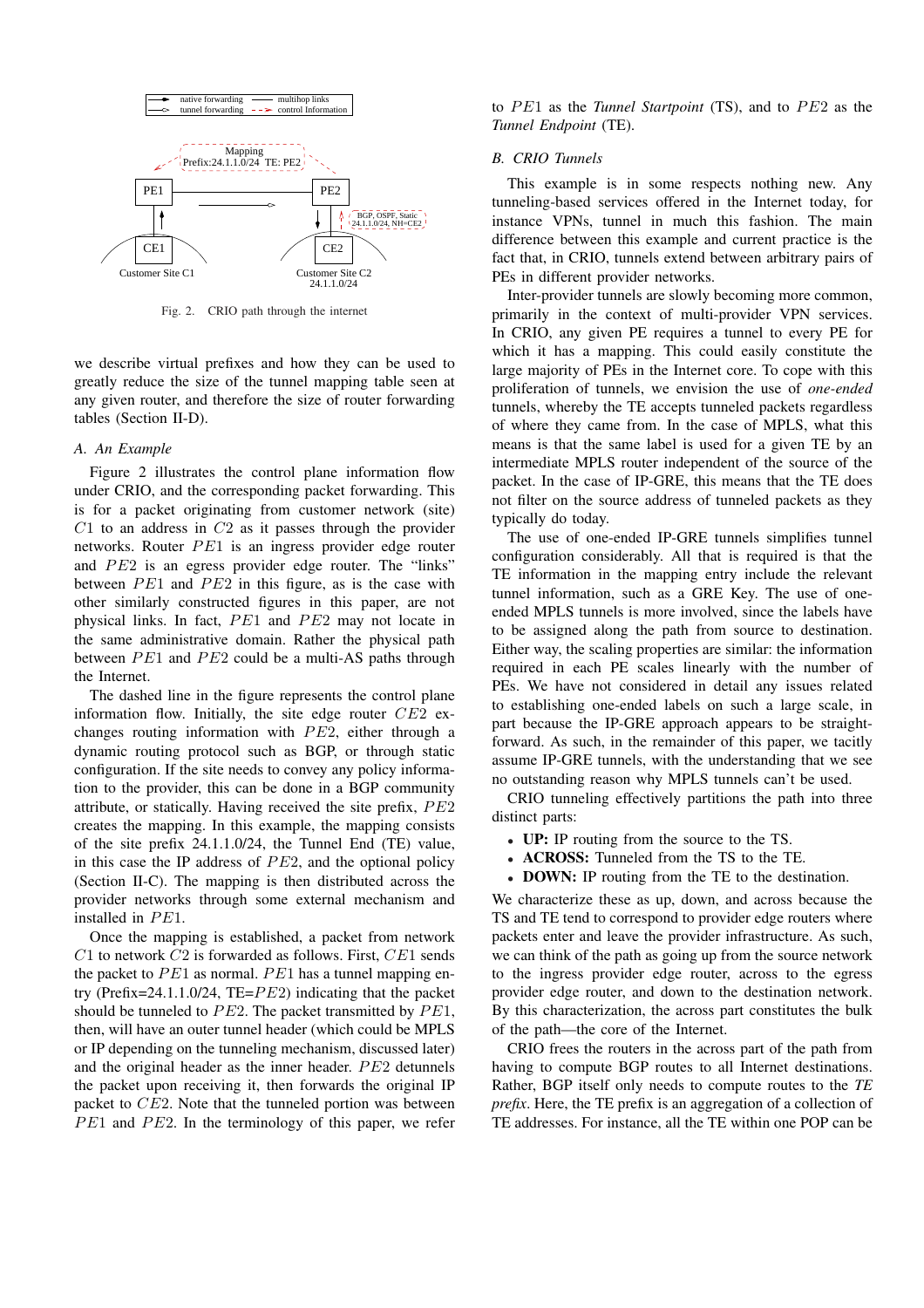

Fig. 3. Multihomed Site (Reachable Via Router CE2)

aggregated into a single prefix. Of course, the providers can assign TE addresses and advertise the prefixes in anyway that is suitable. Limiting a TE prefix to a single POP, however, appears to be a natural way to deploy. It provides for very fine-grained policies without compromising robustness. The number of provider POPs in the Internet is in the thousands, not tens of thousands [12], [16]. This gives two distinct benefits. First, the size of the BGP computation is much smaller. Second, the routes that are being computed are for very stable destinations.

### *C. Tunnel Mappings*

Mappings are created at, or more accurately, near the TE associated with the mapping. Mappings tend to be created through an interaction with the Autonomous System (AS) that contains the prefix (i.e., the site), and the AS that contains the TE (i.e., the ISP).

If a site obtains its connectivity through multiple POPs, then it will correspondingly have multiple mappings. This is true whether the POPs are in the same or different ISPs. For instance, in Figure 3, the site prefix 24.1.1.0/24 reachable through router  $CE2$  is multihomed to two TEs,  $PE2$  and  $PE3$ . As such, there are two mappings for 24.1.1.0/24,  $PE2$ and  $PE3$ .

In today's BGP, if a multihomed site was multihomed to two different ISPs (that is,  $PE2$  and  $PE3$  were different ISPs), then the prefix 24.1.1.0/24 would have to be advertised globally even if it was otherwise aggregatable in one of the ISPs. With CRIO, BGP is not burdened by the multihoming—routers only compute routes to the POP prefixes containing  $PE2$  and  $PE3$ . Whats more, in CRIO, the traffic engineering policies of 24.1.1.0/24 may be encapsulated in the mappings. For instance, in Figure 3, the  $PE2$  mapping is annotated with the policy "weight 0.7", and the  $PE3$  mapping is annotated with the policy "weight  $0.3$ ". This indirectly conveys to the TS the desired ratio of traffic the site wishes to receive on its incoming access links.<sup>3</sup>

If the site becomes unreachable via one TE, the mapping between the TE and prefix becomes invalid. This fact must be distributed to the all TSs where the mapping is used, as discussed in Section IV.



Fig. 4. Virtual prefix: R3 is VP for 24.0.0.0/8

#### *D. Virtual Prefixes*

Up to this point in the description, all we've done is shift routing information from BGP to some kind of mapping table distribution protocol. We have not shrunk the total amount of information that would reside in any given router's forwarding table. To the contrary, since one of our goals is to allow for an increase in the amount of multihoming, we would expect to see substantial overall growth in forwarding information.

Virtual prefixes allow us to shrink the forwarding tables. A virtual prefix is a super-prefix that spans a large portion of the address space, for instance a /8, even though the individual prefixes in the virtual prefixes are otherwise non-aggregatable. Virtual prefixes themselves are carried by BGP/IGP. The routers that advertise a given virtual prefix are TSs that hold the mappings for *every prefix within the virtual prefix*. We call such a TS a VP-TS. Any ISP can independently determine which routers should be made VP-TSs for which virtual prefixes. In general, ISP should not advertise virtual prefixes to any neighboring AS other than its customers. Otherwise, it might carry transit traffic for its peering or even upstream provider.

Figure 4 illustrates the usage of virtual prefix. Assume that router  $PE3$  is a VP-TS for 24.0.0.0/8, and advertises this prefix into BGP. Router  $PE1$  receives a packet for a destination within 24.1.1.0/24.  $PE1$  does not have a mapping for this prefix, so it forwards the packet towards  $PE3$ . When  $PE3$  receives the packet, it does have a mapping for 24.1.1.0/24 (and indeed all prefixes within 24.0.0.0/8), and so tunnels the packet to TE  $PE2$ . Notice that this packet took a longer path than it would have taken if  $PE1$  had a mapping entry for 24.1.1.0/24. Instead of taking the path  $CE1 - PE1 - PE2 - CE2$  (and intermediate routers not shown), it took the path  $CE1-PE1-PE3-PE2-CE2$ .

The existence of  $PE3$ 's virtual prefix provides  $PE1$  with a tuning knob that allows it to trade-off forwarding table size for path length on a per-prefix basis. This is a good trade-off to be able to make. Most of the traffic crossing the Internet is for a small fraction of destinations. The large majority of prefixes in a router's forwarding table are for destinations for which there is very little traffic [9]. This means that most routers could shed most of their prefixes with very little overall increase in traffic volume. Unfortunately, this may

 $3<sup>3</sup>$ To be clear, the TS does not have to honor the policy: it may and typically will give priority to its own traffic engineering and routing policies, and only honor the site's policy when doing so doesn't adversely impact its own operation.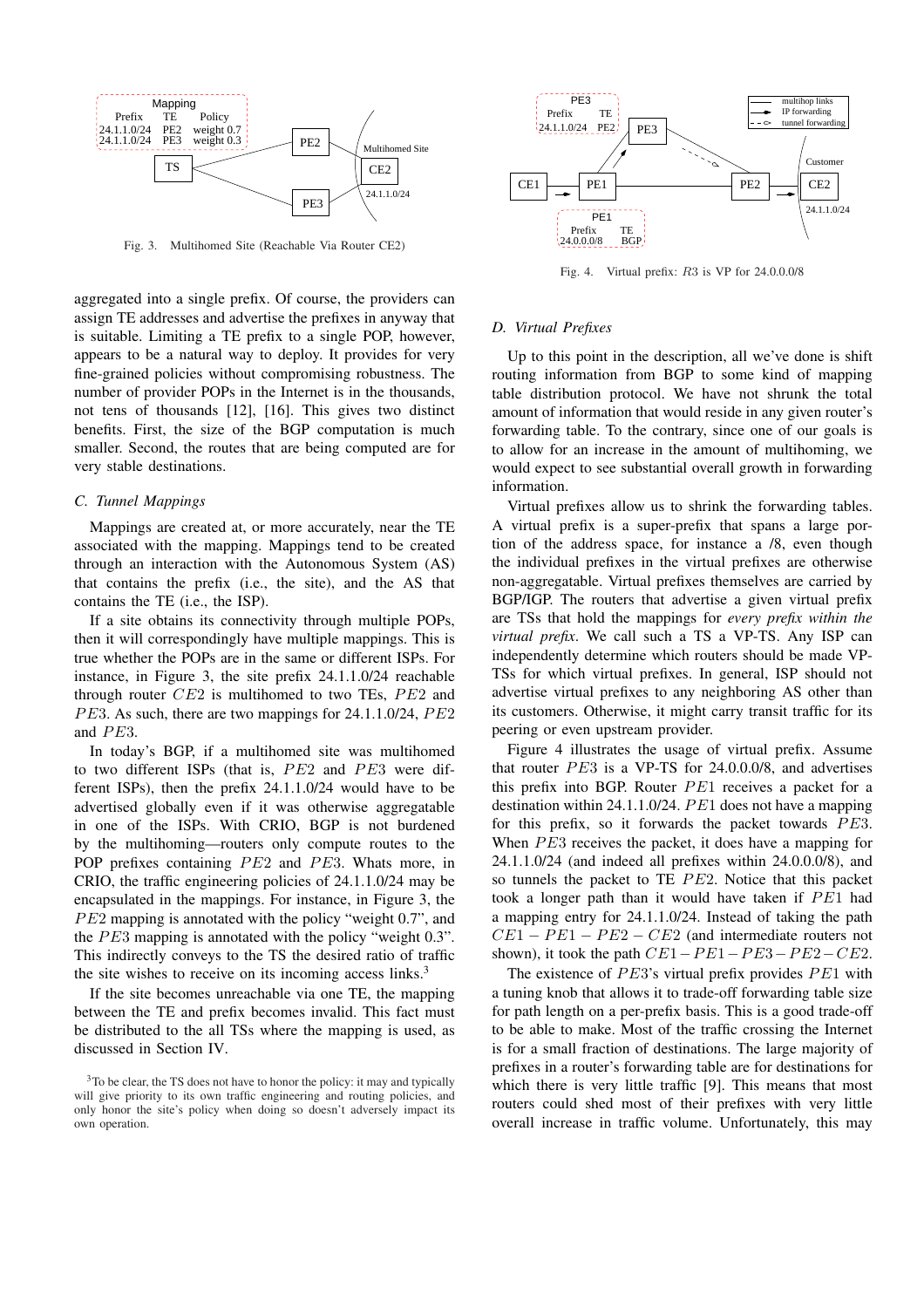unfairly punish low-traffic-volume sites that just happen to end up with very bad paths. In this case, the ISP can choose to install the mappings of those particular sites to prevent the long paths.

## III. CRIO STATIC ANALYSIS

In this section, we evaluate the static performance of CRIO by simulation. We evaluate the effect of CRIO on global routing tables using a POP-level map of Tier 1 ISP and the traffic matrix from one Tier 1 ISP. We also evaluate the effect of CRIO on VPN routing tables for a large VPN provider and one of its national-sized customers.

## *A. Data Gathering*

Our analysis uses three sets of data for both global Internet and VPN: network topology, prefix-TE mapping, and traffic matrices.

Internet Topology: We obtained a POP level topology from Rocketfuel [3], an ISP topology mapping engine. Our topology, which includes ISPs that are classified as Tier-1 by [12], consists of the Tier-1 subset of Rocketfuel's POPlevel ISP map which includes 23 ISPs with 1219 POPs, and 4159 inter-POP links.

Internet TE-prefix Mapping: We derive the TE-prefix mappings using the Rocketfuel raw traces. For each prefix, we first gather all traces destined to that prefix (possibly from different sources). Then for each trace, we back-track until we hit the first POP in our topology. The POP is then identified as a TE for the prefix. Because our topology only consists of Tier-1 ISPs, it is possible that the POP we identified is not the immediate upstream POP for the prefix. The fact that we completely ignored the non-Tier1 topology will certainly have an impact on our analysis. Most noticeable is that path lengths (in terms of hops) will be shorter than they actually are. However, this reduction in path lengths is an overall effect equally affecting all the paths. Since we are not interested in the actual value of the path length, we believe that the limitation on the network topology will not invalidate our analysis.

Internet Traffic Matrices: We also compute the prefix-level traffic flow matrices across all the POPs in our topology. The element in the ith row and the jth column in a traffic flow matrix is the amount of traffic that originate from POP  $i$  and terminate at prefix  $j$ . To build traffic flow matrices, we use router-level Netflow [2] records from multiple border routers across a large Tier-1 ISP's backbone during the week from 12/01/2004 to 12/07/2004.

For each flow, NetFlow maintains a record in the router cache containing a number of fields including the source and destination IP addresses, source and destination routing prefixes, source and destination ASes, source and destination port numbers, the protocol type, type of service, flow starting and finishing timestamps, number of bytes and number of packets transmitted. A flow can be counted both at the ingress router and at the egress router. We remove the duplicate counted flow records before aggregating flows at the prefix level. Since we are interested in the inter-POP traffic flow matrices, we remove all the aggregated flow records that originate from and destinate to the same POP.

Note that we only have access to one Tier-1 ISP's traffic data. We are only able to calculate the traffic flow data for all POPs in that ISP. In other words, we can only fill the ith row in the traffic flow matrix if we have the traffic data for POP i. For the remaining POPs in our topology, we generate their traffic flow data by taking the existing row and randomly permuting the values in the columns.

VPN Topology: We use one of the 23 ISPs, which is also a large VPN provider. Simulation is done at the router level instead of the POP level due to the much smaller topology<sup>4</sup>.

VPN TE-prefix Mapping: Since we have access to router's routing table dumps and configuration files for every PE in the VPN, deriving TE-prefix mapping is straight-forward. There exists a mapping between TE  $x$  and Prefix  $p$  if  $p$  is advertised in BGP by the PE  $x$ .

VPN Traffic Matrices: We also compute the prefix-level traffic flow matrices across all the PEs in our VPN topology. The element in the *i*th row and the *j*th column in a traffic flow matrix is the amount of traffic that originate from PE  $i$ and terminate at prefix  $j$ . To build traffic flow matrices, we use router-level Netflow records from customer CE routers.

## *B. Simulation Overview*

The focus of the simulation is to understand various aspects of CRIO, in particular, the tradeoff between path length and forwarding table size under different virtual prefix deployment strategies. The two metrics we use to quantify the tradeoff is average path length (or average path length inflation) and average table size.

We implement the simulator using two separate components. The first component is the BGP simulator, which is used to simulate reachability to all TEs and virtual prefixes. The second component is a forwarding simulator that uses output from the BGP simulator to simulate the actual forwarding path. In what follows, we discuss this in detail.

The BGP simulator we used is C-BGP [1]. For the Internet experiments, we simulate inter-POP behavior only. The input to the simulator is the POP-level topology and the VP-TS placement determined by the policies. Each POP is represented as one router in the simulation. In the case of VPN, the simulations are done at PE router level. Following are the configurations we used.

*Router connectivity:* The connectivity between routers follows directly from the POP/router level connectivity in our topology.

*Intra-domain routing configuration:* Every router is configured to run OSPF. We use the *unit weight* scheme to set link weights. The path length between any two routers is measured by hop count.

<sup>4</sup>The number of PE routers, prefixes, and CE routers used for these experiments is omitted for privacy reasons.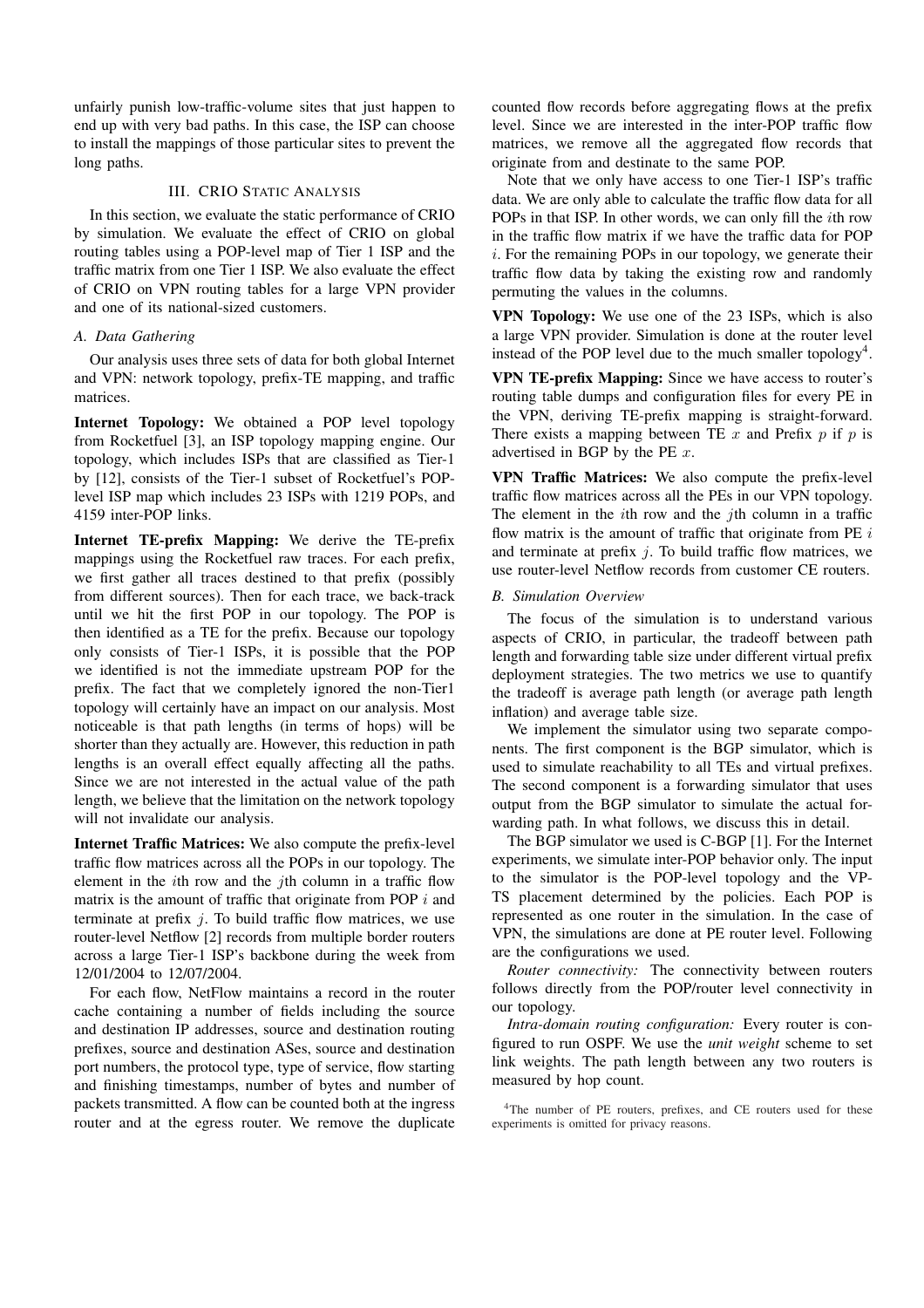TABLE I ROUTER FORWARDING TABLE ENTRIES

| Name                | Stored in | Type               |
|---------------------|-----------|--------------------|
| TE prefix           | TS        | <b>BGP</b>         |
| Virtual prefix      | TS        | <b>BGP</b>         |
| TE-induced prefix   | TE.       | <b>BGP/Mapping</b> |
| VP-induced prefix   | VP-TS     | Mapping            |
| Perf-induced prefix | <b>TS</b> | Mapping            |

*BGP configuration:* : Every router is a BGP speaker. There is an iBGP peering session between every pair of routers in the same AS. Each router announces its own address (i.e., TE address) and its assigned virtual prefixes via BGP. There is an eBGP peering session between neighboring routers that are not in the same AS. There is no specific interdomain policies: routers exchange all TE and VP reachability among their eBGP peers.

Note that we use C-BGP only to generate the converged routing tables, not to simulate BGP dynamics per se. The simulator starts from the initial route announcements and terminates when the routing system reaches convergence. Upon finishing, C-BGP will output each router's routing table, thus defining the paths to all TEs and virtual prefixes.

We simulate the forwarding path from a given router (the *starting router*) to a destination prefix as following. (i) If the starting router has a mapping in its forwarding table for the prefix, then the path is the same as the one between the starting router and the TE router (which can be determined from the output of C-BGP). (ii) If the starting router does not possess a mapping, the prefix will be matched to a virtual prefix and be routed to the corresponding VP-TS (again using the routing information from C-BGP). The VP-TS router will in turn tunnel the packet to the appropriate TE. Finally, the simulation outputs the forwarding path.

The average path length is computed by weighting the path length by the fraction of traffic the prefix carries and summing up the weighted path length over all prefixes.

Without yet getting into details, calculating table size involving summing up prefixes from various categories that constitute the routers' forwarding table. Section III-C discusses this calculation in detail.

#### *C. Simulation Details*

We start by describing the different categories of prefixes in router forwarding tables under CRIO. Then we show how various policies can change the contents of the forwarding table. In doing so, we illustrate the variables we used in the simulation to alter the table size. In the remainder of this section, for simplicity of presentation, we assume that each router serves as TE, TS, and VP-TS.

Router Forwarding Table: As shown in Table I, the prefixes that need to be stored in router forwarding table can be classified as five types: *TE prefix*, *virtual prefix*, *TEinduced prefix*, *VP-induced prefix*, and *perf-induced prefix*.

The *TE prefixes* are BGP routes to all TEs. The number

of TE prefixes is a constant, the value of which depends on the network topology that is used in the simulations.

The *virtual prefixes* are of fixed size and the number of virtual prefixes is a constant for all the routers. In our simulations, we examined the use of a range of aggregates from /8 to /16 as virtual prefixes. We found virtually no difference between them, and so we only show the /8 results in this paper. The number of virtual prefixes at each router is therefore 256. Since only the virtual prefixes and TE prefixes appear in the BGP RIB, the total number of prefixes in the CRIO architecture is 1219+256, or roughly 1500. This number may certainly vary by a few hundred, but even so the number of prefixes is still roughly two orders of magnitude smaller than those in today's BGP RIB.

The *TE-induced prefixes* stored on a router are the prefixes for which that router is the TE. Similarly, if a router is the VP-TS for certain virtual prefix, the *VP-induced prefixes* stored on that router are all the prefixes for mappings that are covered by this virtual prefix. The number of TE-induced and VP-induced prefix entries varies depending on the router in question, as well as the VP deployment policy in use.

The *perf-induced prefixes*, short for *Performance-induced prefixes*, include mappings for important customers' prefixes, and prefixes carrying heavy traffic. The latter prefixes are installed in routers to optimize traffic load in the ISP. The number of perf-induced prefixes stored in the forwarding table can vary by several orders of magnitude. A router can have zero entries in this category by having all its traffic handled by appropriate VP-TS routers. On the other extreme, a router can have a full forwarding table of hundreds of thousands entries so that it has optimal tunnel paths for every prefix, even those for which it rarely forwards packets. The primary focus of our simulation is to understand the effects of the number of perf-induced prefixes on forwarding path lengths under certain VP placement policies (to be defined later).

Of the five categories of router forwarding table entries, the TE-induced, VP-induced prefixes, and perf-induced prefixes can be used to control table size. The first two are changed through VP placement policy schemes, the latter through performance optimization policies. Next, we discuss the various policies used in the simulation.

Internet VP Placement Policies: In this analysis, we examine three different policies and show how they effect the router forwarding table entries, TE-induced prefixes and VP-induced prefixes.

*Rand:* A simple but unrealistic policy is to randomly assign a virtual prefix to each router. The router's virtual determines the set of VP-induced prefix mappings that the router has to maintain. Furthermore, the router keeps native routes to all prefixes for which it is the TE. Notice that with this simple policy, the traffic that has both origin and destination in the same AS might nevertheless be first forwarded to a VP-TS router outside of the AS, and then tunneled back in again to the destination. The following two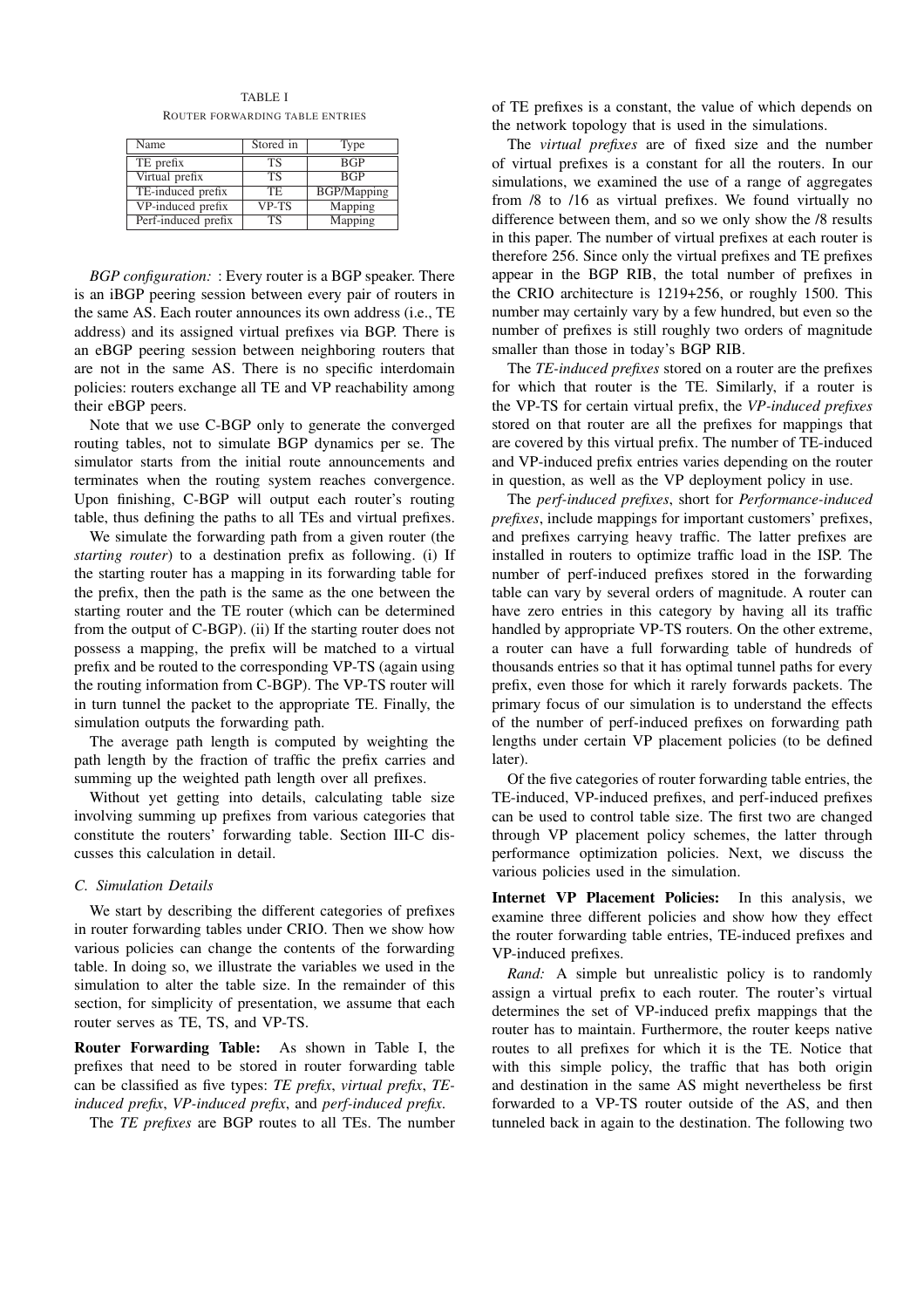policies, on the other hand, allow an ISP to keep its internal traffic internal.

*Rand+TP:* With this policy, a router stores routes not only for its own TE-induced prefixes, but also those of all other routers in the same AS. Another way of viewing this policy is to consider TE-induced prefixes to be customer prefixes. Every router then keeps mappings for all customer prefixes in the same AS. As a result, not only will the traffic originated and terminated in the same AS stay within the but these intra-AS paths will all be shortest path.

*Rand+VP:* The third scheme also forces local traffic to be routed within the AS, but in a different way from Rand+TP. We ensure that within every AS, there is at least one VP-TS that covers any given virtual prefix. This way, an internal VP-TS will always be chosen over an external one, and internal traffic will remain within the AS. Within an AS, though, VPs are assigned randomly.

VPN VP Placement Policies: The policy design for VPN experiments has a different focus than those for the global Internet experiments. Here, we define policies that take into account additional router information, such as the number of TE-induced prefixes or traffic volume. In the following placement policies, each virtual prefix has only a single router as its VP-TS.

*Cust:* With this policy, the VP-TS for a virtual prefix is the router that has the highest number of TE-induced prefixes within that virtual prefix. Intuitively, this means that a router will advertise a virtual prefix if many of its customer prefixes are within in that virtual prefix.

*Traf:* With this policy, the VP-TS for a virtual prefix is the router that sends the highest total amount of traffic to all prefixes within that virtual prefix. Intuitively, this means that VP-TS will be the router that sends the most amount of traffic to that virtual prefix.

*Rand:* The VP-TS for each virtual prefix is a randomly selected router.

Performance Schemes: We implement a simple performance scheme that is based solely on traffic volume. Given a router, we select its perf-induced prefixes in the following way. First, we rank all prefixes based on the volume of traffic sent to each. This information is obtained from the router's traffic flow matrix. We then pick a target volume of traffic (which we refer to as  $V_{tra\,f}$ ), expressed as a fraction of the total traffic that should be tunneled (and therefore take the shortest path). We then select the  $N$  highest-volume prefixes as perf-induced prefixes such that the target fraction  $V_{traf}$  is reached. By varying  $V_{traf}$  (and therefore N) we can tradeoff the size of the forwarding table for the volume of traffic that is routed shortest path.

## *D. Simulation Results*

Internet Simulation Results: Figure 5 shows the tradeoff between the forwarding table size and the total fraction of traffic carried by perf-induced prefixes  $V_{traf}$  averaged across all starting routers. We vary the value of  $V_{traf}$  from 0.75



Fig. 5. Tradeoff between average table size and fraction of traffic carried by perf-induced prefixes



Fig. 6. Tradeoff between average path length and forwarding table size



Fig. 7. Tradeoff between average path length and forwarding table size, with the maximum path length capped at 15 hops

to 0.99. We observe that even small forwarding tables can result in most packets going shortest path. For example, with a forwarding table only 1/3 the size of the native BGP table, 99% of the traffic is shortest path. In addition, Figure 5 also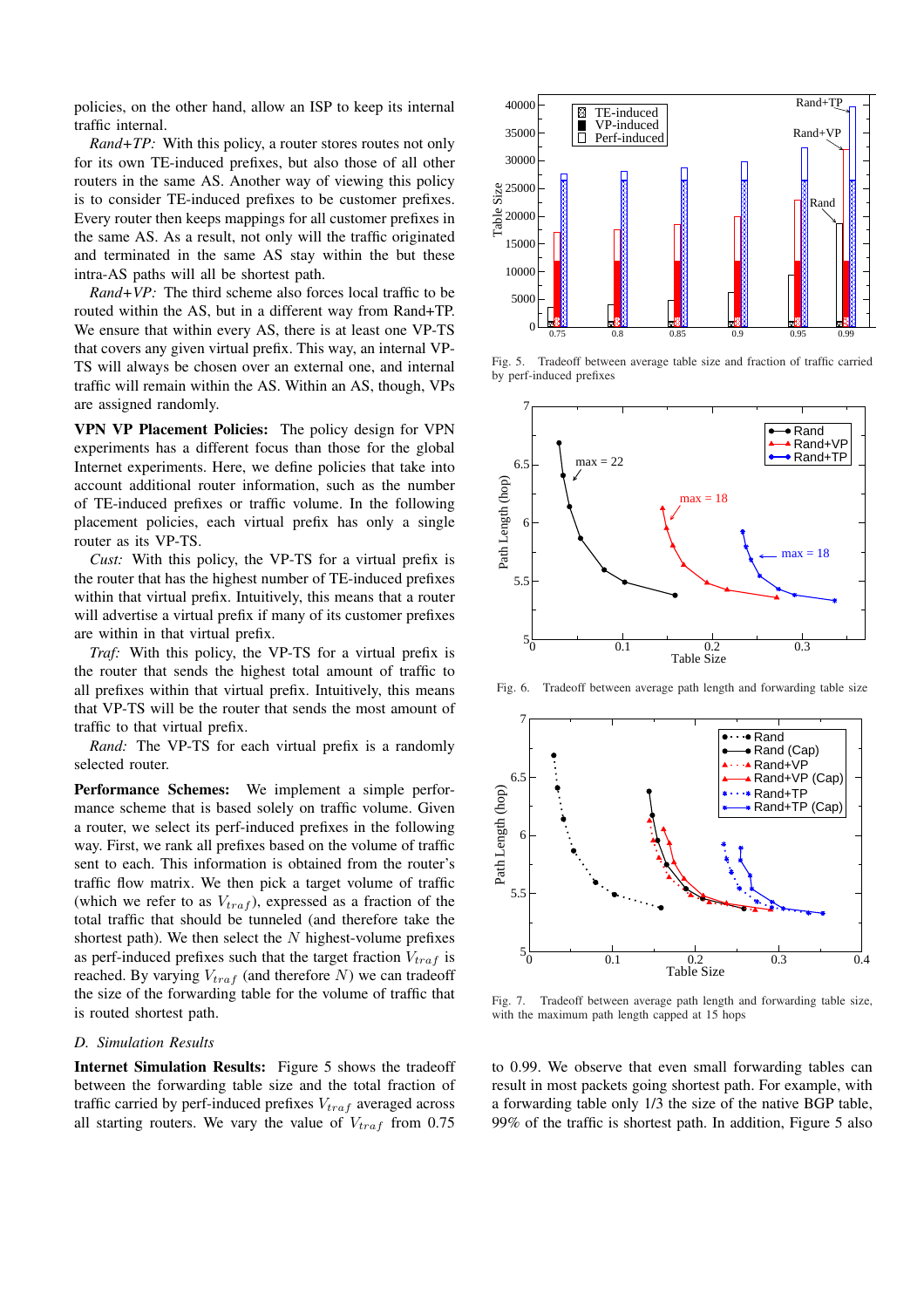shows the portion of the forwarding table derived from each type of prefix. For instance, in order to enforce that intra-AS traffic be routed within the AS, both Rand+TP and Rand+VP have to include additional forwarding table entries.

Figure 6 shows the average path length versus forwarding table size for the three policies. The data points shown in the figure are averaged over all routers. We make the following key observations. First, all the curves show that using virtual prefix does increase the path length. Second, the average path length converges quickly as the number of perf-induced prefixes increases. Overall, CRIO can reduce FIB size by an order of magnitude if we are willing to let intra-ISP packets travel outside of the ISP, and by roughly five times otherwise, with very little path length penalty.

The above observations hold for all three VP placement polices. However, different policies reach near-optimal path lengths at different table sizes. In particular, Rand+VP pays a table-size penalty for insuring that all intra-AS traffic stays within the AS. Rand+TP pays an additional table-size penalty for insuring that all intra-AS traffic is shortest path (even for destinations that carry very little traffic).

Though the average path length shows little increase, the use of virtual prefixes may cause certain prefixes to experience a particularly long path. In Figure 6, we indicate the maximum path length under each policy. While the maximum path is roughly three times longer than the average path, it should be understood that the POP diameter (the longest shortest path between all pairs of POPs) in our simulated topology is 15 hops. Given this, the maximum path experienced with virtual routers is not much longer than the maximum shortest path.

In spite of this, we are interested in knowing what the effect on table size and average path length is if we cap the maximum path length to the POP diameter of the topology: 15 hops. We do this by taking every prefix that has a path longer than 15 hops, and including that prefix in the set of perf-induced prefixes (i.e. adding it to the mapping table). Figure 7 shows the result. We see that for both Rand+VP and Rand+TP, capping path length increases table size by noticeable but never-the-less small amount.

The main take-aways from this simulation analysis are the following:

- The number of prefixes in the BGP RIB is reduced by nearly two orders of magnitude.
- The number of prefixes in the FIB is shrunk by roughly five to ten times with virtually no penalty in path length.

VPN Simulation Results: Figure 8 shows the CDF of forwarding table size of all of the PE routers under various VPN VP placement policies, normalized to the number of routes each PE would carry in the absence of CRIO. The left set of curves represents various VP placement policy with  $V_{traf} = 0$ , that is, no perf-induced prefixes and all packets are forwarded via VP-TS. The right set of curves are policies with  $V_{traf} = 1$ , which means that the PE keeps the mappings for every prefix to which it sends traffic (therefore



Fig. 8. Comparison between different virtual prefix placement schemes

ensuring shortest path for all traffic). Each set consists of 3 curves corresponding to 3 different policies. We make the following observations. First, both set of curves show that the forwarding table size can be greatly reduced for most of the PE routers. In the case where  $v_{traf} = 0$ , nearly 90% of the PE get a reduction by a factor of 60. Second, there are still a few PEs whose forwarding table size is close to the full size. A careful examination of the data shows that these PEs have a large number of customer links, and so must in any event carry these prefixes. For these PEs, TE-induced prefixes are dominant part of the forwarding table, which explains why the use of virtual prefixes has little effect on them.

Interestingly, the different VP-placement schemes have effect little on routing table size, as the CDF curves are almost on top of each other. This is primarily due to the fact that the majority of VPN prefixes are within a single virtual prefix. Intuitively this means that no matter which policy we use, the result is always that one or a few VP-TS routers have large forwarding tables, and the rest of the routers have very small tables. Having said that, note that Figure 8 does not reflect the fact that the policy does effect the location of the VP-TS, which in turn effects path length (at least for the  $v_{\text{traf}} = 0$  policies).

Figure 9 shows the trade-off between table size and path length for the VPN. The forwarding table size is normalized by the total number of prefixes for the VPN. The data points shown in the figure are averaged over all PE routers. We label several data points with their coresponding  $V_{traf}$  values. First, note that the most right data point labeled with  $V_{tra,f}=1$ shows that even without paying any penalty in path length, we can still shrink the forwarding table size to 7.9% of the original size. This curve has a similar property as the one for the Internet simulation, that is, the average path length converges quickly as the number of perf-induced prefixes increases. In particular, the  $V_{traf}$ =0.99 data point shows that, with negligible increase in path length, we can further shrink the average table size to 5.6%.

The results in this section have shown that CRIO is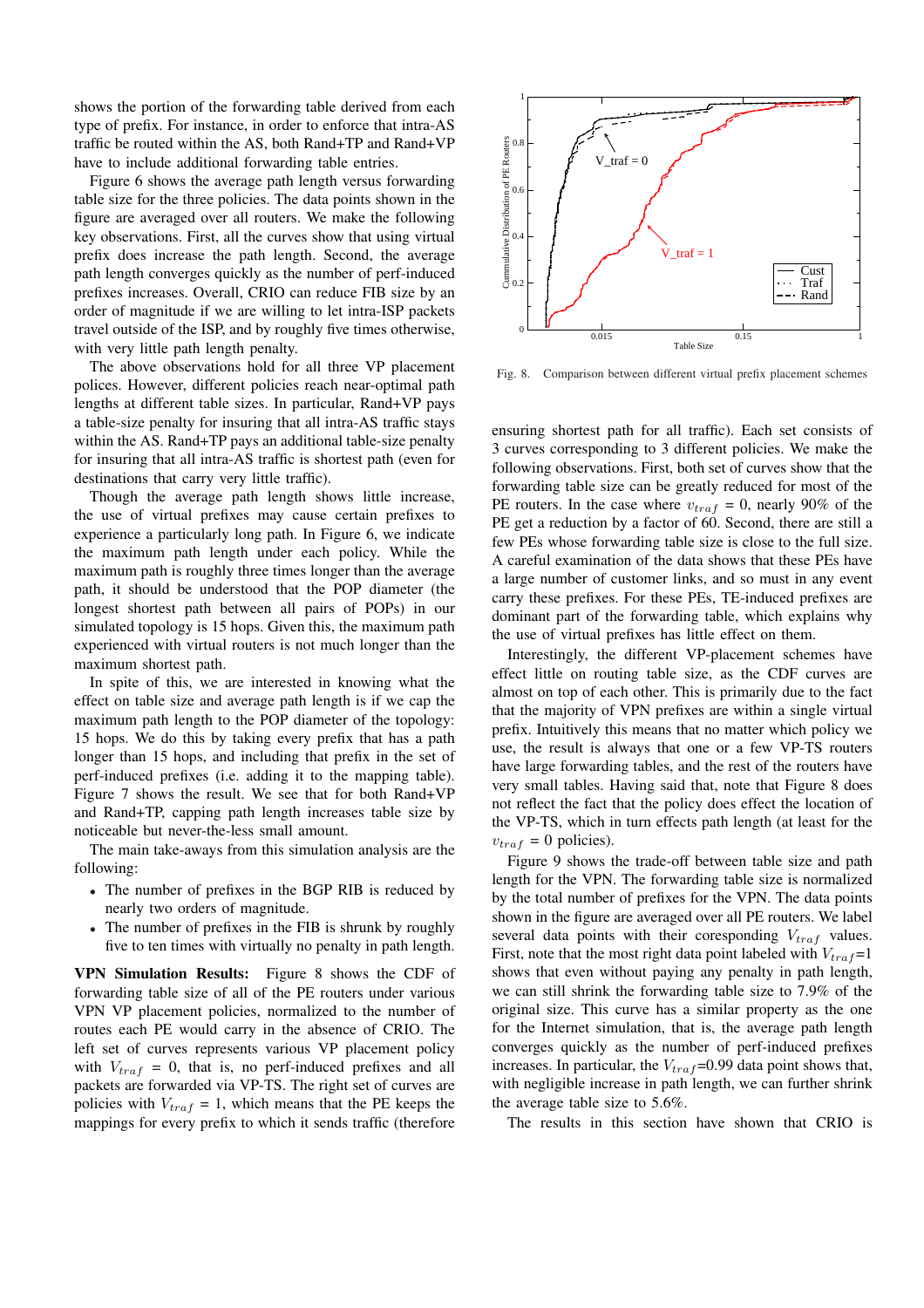

Fig. 9. Tradeoff between average path length inflation and forwarding table size

very effective at reducing table size for this specific VPN customer. Even though our simulation consists only one VPN customer, we suspect that this result will hold for most VPN customers. This is because the most VPNs exhibit a hub/spoke traffic pattern [21]. The percentage of pure "meshed" communication, where every node talks to every other node is relatively small (3%). This property makes CRIO particularly suitable for VPNs. If we deploy VP-TS at hub nodes, then the forwarding tables at spoke nodes can be greatly shrunk without any path length penalty. Furthermore, if different customers have their hub nodes at different PE routers, then the individual large tables will be spread over many PEs, and any given PE will see a large drop in its cumulative VPN table size.

## IV. CRIO DYNAMICS

This section briefly discusses dynamic aspects of CRIO. As described in the previous section, CRIO reduces the size of the BGP RIB by nearly two orders of magnitude, while reducing the size of the FIB realistically between five and ten times. In other words, CRIO has the effect of moving much of the task of routing from BGP to the mapping tables. We argue that this shift in functionality is overall beneficial, not only because FIB sizes are reduced, but also because we suspect that distributing mapping tables is inherently simpler than distributed routing.

A key characteristic of a mapping table entry is that it is the same no matter where it appears. The same cannot be said for routing information. A given BGP entry is subtly different at different routers, for instance because the AS path may be different, or because the next hop router may be different. As a result, it is hard to look at a given BGP routing table entry and know if it is correct or incorrect: its correctness depends on the state in other routers. Assuming that one knows the correct value of a mapping table entry, on the other hand, one can determine if it is right or wrong anywhere.

BGP is notoriously hard to debug [17]. We believe that CRIO affords two benefits to BGP operation. First, there are far fewer entries. Second, the entries that remain refer to ISP POPs, and therefore will be more stable than many routing entries that appear in BGP today [9]. Note that much of the task of setting policy also shifts from the BGP domain to the mapping table domain. Though we don't go into detail here, we suspect for the same reasons that this shift is also overall beneficial.

There are any number of ways that mapping tables could be distributed. If nothing else, they could be distributed in BGP as a new BGP attribute and we would still be better off than we are today. Nevertheless, we believe that a divide-andconquer approach, whereby a separate overlay infrastructure for the purpose of mapping table distribution is used. This avoids overloading BGP. One could use flooding similar to OSPF to distribute mapping tables. Another approach would be to use a route server [20] or Routing Control Platform [14] infrastructure. One could use a gossip style of distribution [8] or even a pub/sub approach [4]. Note that in all of these approaches, to prevent mapping entries from being polluted by the injection of bogus mappings  $<sup>5</sup>$ , all</sup> mapping entries need to be authenticated. One can imagine a chain of certificate authorities rooted at IANA for this purpose.

## V. RELATED WORK

The basic idea of using a mapping table and tunneling to offload the core routers first appeared as an unpublished talk by Steve Deering in 1996. Steve attributes the idea to others (Bob Hinden and Robert Elz).

CRIO most closely resembles the Caida work [19] on Atomized Routing, which also proposes the use of tunneling to limit the BGP computation to the Internet core, and the corresponding mappings (which they call Declared Atoms). CRIO differs from Atomized Routing in two major respects. First, Atomized Routing does not have the concept of virtual routers—all TSs require the full mapping table. Second, Atomized Routing is designed to operate in the customer sites themselves. That is, declared atoms are originated by sites, and TSs and TEs are deployed in sites. Philosophically, CRIO departs considerably from this in that it limits all changes to provider networks. While [19] discusses an enhancement that does put TSs and TEs in provider networks, the enhancement requires considerable cooperation between providers, including those that do not otherwise have a peering relationship.

Several Internet drafts and RFCs [5], [7] have analyzed the current state of interdomain routing and proposed a set of guidelines for next-generation routing protocol. In particular, [7] examines various operational practices and discusses the impacts of these practices on the scaling of interdomain routing system.

<sup>5</sup>These security related concerns are in fact faced by existing routing control infrastructure on today's Internet.